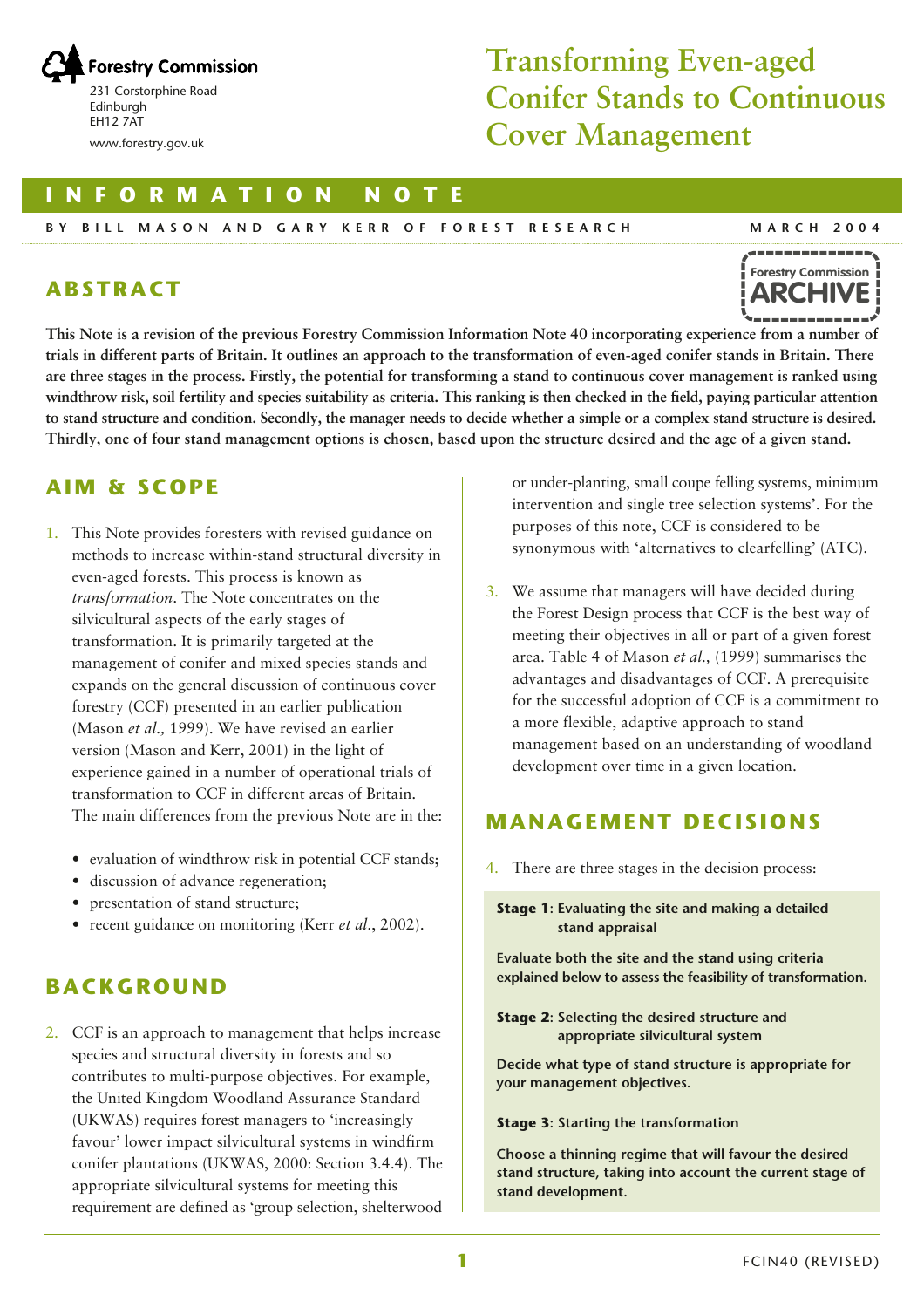## **Stage 1: Site and detailed stand appraisal**

#### **Site appraisal**

- 5. Soils information is **essential** for areas under consideration for transformation to CCF. Do not begin the process of stand evaluation without this knowledge.
- 6. Once you have this information, you should then classify the potential suitability of your stands for transformation by scoring them using the criteria of windthrow risk, soil fertility and species suitability as shown below. The windthrow risk model ForestGALES (Dunham *et al.,* 2000) and the Ecological Site Classification (ESC) (Pyatt *et al.,* 2001; Ray, 2001) will be helpful guides in this process. Even if you are not familiar with these methods, you should still attempt to evaluate your sites in the same way using your own local knowledge.

#### **Risk of Windthrow**

- 7. Windfirm conifer plantations (see paragraph 2) will generally be found on sites with an old style windthrow hazard class (WHC) of 1 to 3. Stands in the lower part of WHC 4 may also be suitable, subject to further checking with ForestGALES. Stands in the upper part of WHC 4 and in WHC 5 and 6 are not recommended for transformation, particularly if they are located on wet or shallow rooting soils. However, the weaknesses in the WHC methodology (Quine *et al*., 1995) mean that predictions of windthrow risk produced by this system are unreliable.
- 8. For this reason, we recommend that the risk of windthrow in potential CCF stands be evaluated in one of two ways. In younger stands (about 20–40 years of age), ForestGALES should be used wherever possible (see paragraph 9). However, in older stands (i.e. close to or more than normal rotation age), an alternative method should be used since ForestGALES is less accurate here. More details are given in paragraph 10.
- 9. In **younger stands**, the prime aim of any intervention is to start to develop a more varied structure through thinning. However, since thinning can increase the risk of windthrow, particularly on exposed sites, the systematic evaluation of this risk using ForestGALES is recommended. This evaluation should be carried out using a thinning model appropriate to the stand (see Dunham *et al*., 2000, for details). If none of the models are appropriate try a user defined model as described by Dunham *et al*. (2000). We assume that no

manager will wish to incur a greater risk of wind damage than that represented by a probable return period of 1 year in 10 (equivalent to Wind Risk status 6 in ForestGALES). The wind risk in younger stands can be scored as follows:

- **Score 1 Wind Risk status 6 expected to be reached at stand age of 80 years or more**
- **Score 2 Wind Risk status 6 expected to be reached at stand age of 40–80 years**
- **Score 3 Wind Risk status 6 expected to be reached at stand age of <40 years**
- 10. In **older stands**, evaluation of windthrow risk will be more subjective and will require careful checking in the field. Particular emphasis should be given to past thinning history and soil type, especially rooting depth. These factors can be scored:
	- **Score 1 A well-thinned stand with basal area** ≤**yield tables on a deep rooting soil (e.g. brown earth, podsol, or weak/intergrade ironpan)**
	- **Score 2 An underthinned stand with basal area >yield tables on a deep rooting soil**
	- **Score 3 A stand with a history of very little or no thinning and/or on a shallow rooting soil (e.g. peat, gley)**
- 11. These scores need to be interpreted with caution since topography, exposure and other local conditions will also have an influence on windthrow risk. In general terms, the older the stand, the less it has been thinned, the shallower the soil, and the more exposed the site, the lower the potential will be for transformation.

#### **Soil fertility and potential vegetation competition**

12. Since natural regeneration will generally be the preferred method of restocking stands being transformed, sites must be chosen where conditions for this are favourable. Achieving successful natural regeneration is often more difficult on fertile than on infertile soils because of greater vegetation competition. Soils can be ranked for potential vegetation competition by using the Ecological Site Classification (ESC) as shown in Figure 4.3 from Nixon and Worrell (1999). Soils can be scored:

| Score 1 Soil nutrient regime in ESC is very poor or |
|-----------------------------------------------------|
| poor                                                |
| Score 2 Soil nutrient regime in ESC is medium       |
|                                                     |

**Score 3 Soil nutrient regime in ESC is rich or very rich**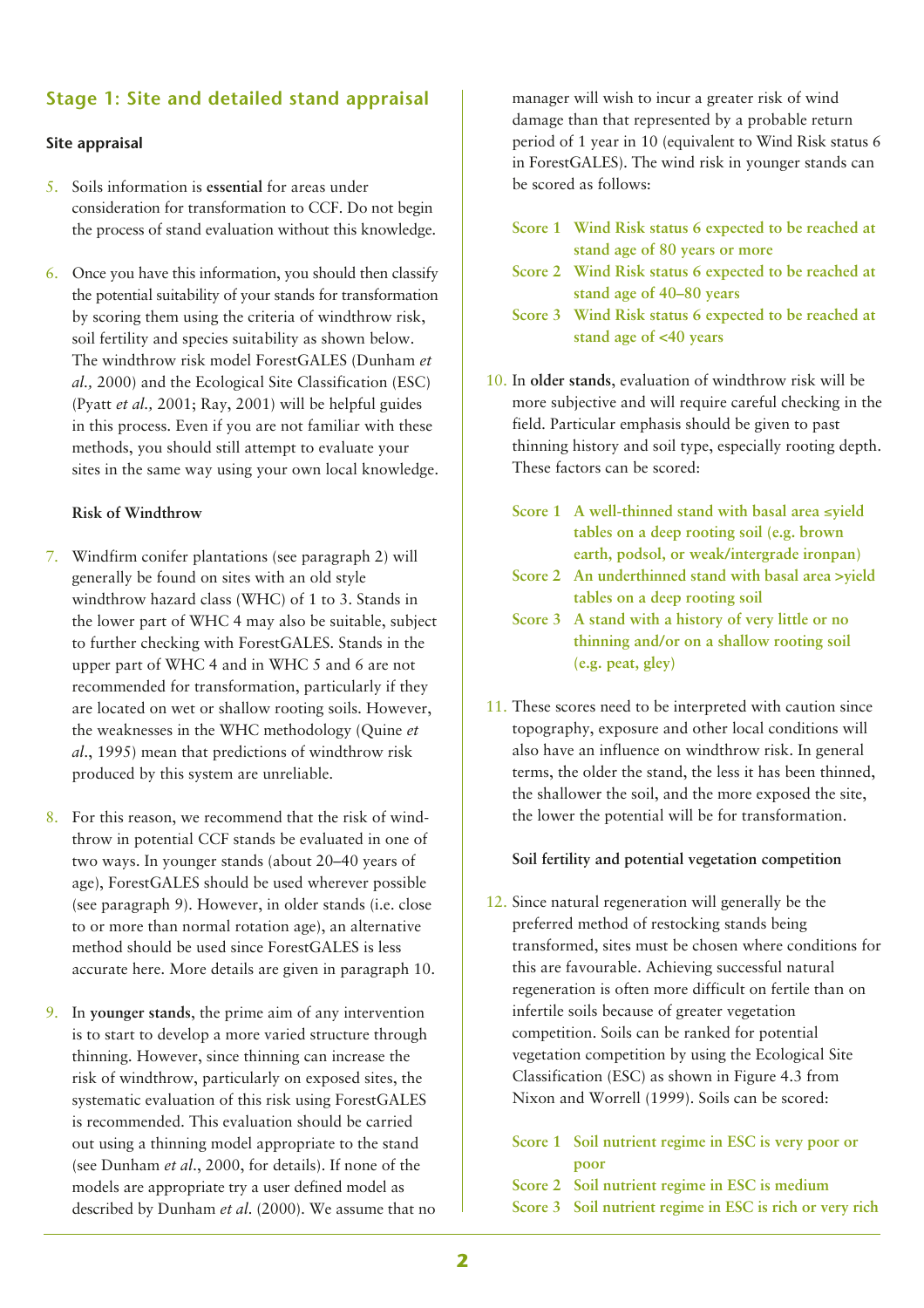#### **Species suitability**

- 13. Species must be suited to the site and desirable in terms of management objectives. On many sites, other species from neighbouring stands will also regenerate. Information on species suitability/potential can be found in ESC and scored as follows:
	- **Score 1 Species ranked as optimal in ESC Score 2 Species ranked as suitable in ESC Score 3 Species ranked as unsuitable in ESC**

If overstorey and understorey species differ in suitability, then focus upon the species which is the object of management.

**Preliminary site ranking**

14. Windthrow risk, site fertility and species suitability can be combined to rank site potential for transformation as follows:

**Good combined score of 3–4, windthrow scored 1 Moderate combined score of 5–6, windthrow scored 1 or 2 Low sites with any of the criteria scored 3**

15. We suggest that only stands given a 'good' or 'moderate' rating in this initial evaluation should be considered for transformation, subject to detailed appraisal in the field. However, even if the current **stand** is given a 'low' rating (e.g. unsuitable species, unthinned 'older' stand), the **site** may still be suitable for transformation in the future. In such cases, management options other than clearfelling are limited, and transformation to CCF is best considered when the successor stand has closed canopy.

#### **Detailed stand appraisal**

16. Once the initial sift has been completed, all stands with potential for transformation to CCF should be inspected in the field, paying particular attention to the following features.

#### **Stand structure and quality**

- 17. Examine the structure and composition of the candidate stands. Points to consider include:
	- Are the tree species clearly suited to the site and of good form?
- The past thinning history and whether there are sufficient trees with well-developed crowns that can act as potential seed bearers. If these do not exist, are the better trees likely to develop good crowns in response to further thinning?
- Is there evidence of recent windblow to suggest that the stability may already be at risk? If windblow has occurred, is it confined to small wet areas of inherently low stability that do not compromise the rest of the stand?
- Are the stems of adequate quality? For example, stems damaged by bark stripping may be at risk of timber degrade if retained for a long time.
- Are you confident of obtaining natural regeneration of the desired species?

#### **Advance regeneration**

- 18. Advance regeneration is a general term for seedlings (woody plants <1.3 m tall) and saplings (woody plants  $\geq$ 1.3 m tall and <7 cm dbh) in the understorey (see Table 3 of Kerr *et al*., 2002). Its presence shows that conditions within the stand are, or have been, favourable for seed germination and seedling growth. Not all advance regeneration will be of desirable species, and managers also need to consider whether the stocking density and sizes present on a site are acceptable. The main message is that the presence of small (i.e. <20 cm tall) seedlings, even in considerable numbers, does not guarantee regeneration success since these may be lost through browsing, insufficient light, moisture stress, or physical damage when the stand is opened up. However, the presence of adequate numbers of saplings of desired species is a more positive sign because these will have a much greater chance of surviving to maturity.
- 19. A decision on suitability of the regenerating species can be informed by the ESC criteria referred to above and influenced by other objectives of management. For example, Sitka spruce can be found regenerating into Scots pine stands on nutrient poor soils where it is unsuitable as a pure species. Similarly, if you want to maintain larch stands for landscape reasons, you should not accept advance regeneration of shade tolerant conifers such as western hemlock.
- 20. If there is no advance regeneration, try to understand what factors are responsible. These may include the age of the stand (because of low seed production and limited potential for regeneration in stands less than 30–35 years of age), the light environment within the stand, the degree of browsing pressure and vegetation competition.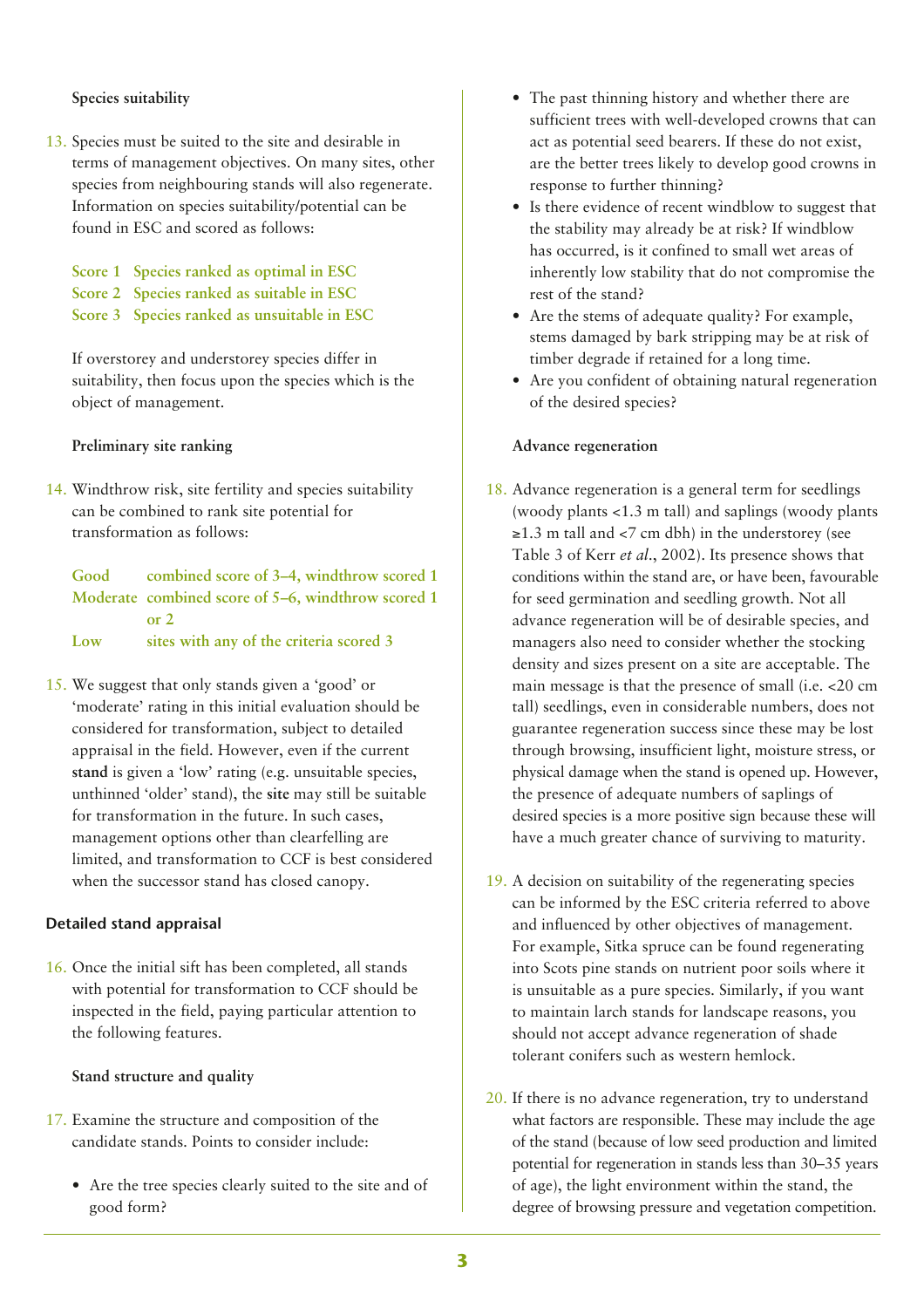These factors can change over time and may respond to appropriate management so that conditions become more favourable. **For further guidance on natural regeneration see Nixon and Worrell (1999) for conifers and Harmer and Kerr (1995) for broadleaves.**

#### **Ground flora**

21. The type and quantity of ground vegetation present varies with site and depends on factors such as soil, moisture availability, tree species and canopy cover. Natural regeneration will be favoured where competitive weeds such as bracken, bramble, grasses, bilberry and heather are either absent or sparse. Where such vegetation dominates the site, cultivation combined with weed control will be essential for any chance of natural regeneration. In such situations, it may be more sensible to plant, especially on moist fertile sites.

#### **Litter**

22. Even if there is little vegetation present, a deep litter layer (>5 cm thick) can still present a barrier to regeneration. Seed will germinate in such material but is unlikely to survive unless roots can quickly penetrate into mineral soil to access the water and nutrients required for growth. A thick layer will require disruption through scarification or similar means for regeneration to occur.

#### **Animals**

23. Deer, rabbits and hares will all browse advance regeneration, while squirrels, mice and birds will eat seed either in the cone or on the ground, or both. Each of these factors must be carefully assessed by observation and inspection. Current information indicates that deer densities should be less than 5–10 animals per 100 ha to minimise damage to regeneration or they must be excluded from areas by fencing. Lower densities will be necessary where the desired tree species are preferentially browsed (e.g. Douglas fir, silver firs, most broadleaves).

#### **Access and topography**

24. You need to consider access to the stand for harvesting and ongoing management. In general, stands placed under CCF management will require a network of within-stand racks which are linked to extraction roads so that harvesting machinery does not damage regenerating seedlings. These links need to be robust and well constructed to ensure long-term machinery access to the stands. **The layout of this**

**extraction network must be considered before any stand management to favour CCF occurs.**

**Use the features discussed in paragraphs 16–23 to adjust the initial ranking of the site and decide on the likelihood of success with transformation. The most suitable sites will be those with little or no browsing, presence of desirable advance regeneration, a favourable stand structure, and ground flora and litter conducive to seed germination and seedling survival. If any of these conditions are not met, you must be clear on the remedial actions required, their feasibility and likely cost.** 

### **Stage 2: Desired structure and appropriate silvicultural system**

- 25. Other guides, such as Yorke (1998), approach transformation by recommending a silvicultural system based largely upon the shade tolerance of the species concerned. However, we feel that the manager should first decide upon the stand structure that will best achieve management objectives. In essence, a decision must be made between:
	- 1. A **simple** structure in which there will be 1 or 2 canopy layers.
	- 2. A **complex** structure with 3 or more canopy layers.

Only canopy layers that contain trees (woody plants with dbh  $\geq$ 7 cm) count in this classification. For example a stand with an overstorey of Douglas fir, an understorey of western hemlock and seedling regeneration of both species is a **simple** structure. Only when three distinct layers of **trees** can be identified (regardless of saplings and seedlings) is the structure a **complex** one. Note that light demanding species such as pines and larches are generally more suited to management in a simple structure.

26. Try to find stands within the forest, or on neighbouring properties, that embody the desired structure. These can be used as reference points for future management. At a landscape scale, more than one structure may be desirable to promote greater visual and habitat diversity. Only after you have decided upon the target structure for a given stand, should you choose a silvicultural system. Matthews (1989) discusses a wide range of silvicultural systems and Hart (1995) describes their recent use in Britain. Remember that a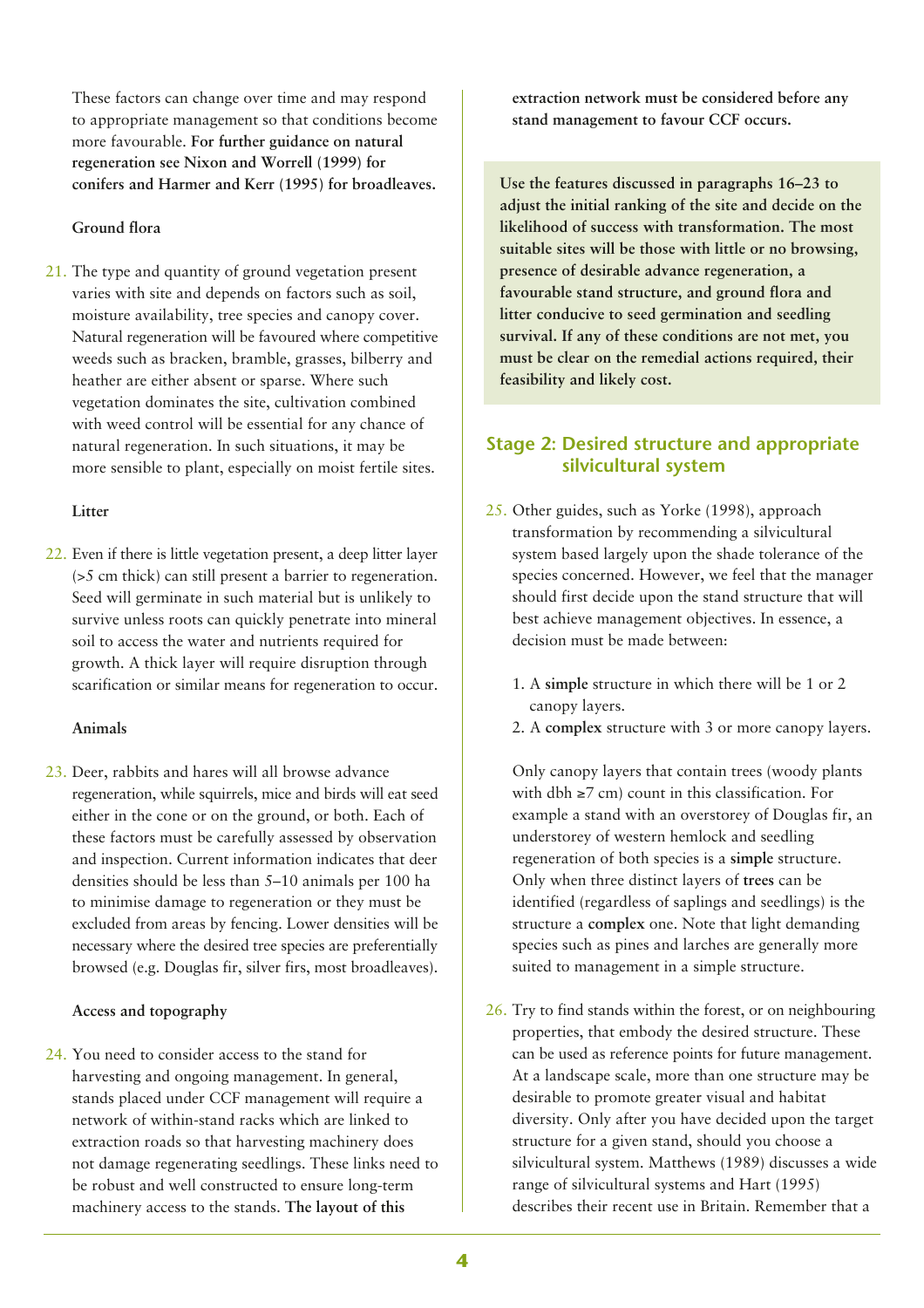silvicultural system is only a method of achieving management objectives and not an end in itself.

27. Figure 1 (from Kerr, 1999) illustrates the differences between the main silvicultural systems. A simple structure will be produced by the uniform or group shelterwood systems, whereas a complex structure will result from an irregular shelterwood or a selection system. The chosen system can be modified to allow for the shade tolerance of the species concerned (see Mason *et al*., 1999). For example, use of group selection with larger gap sizes (i.e. >0.2 ha) will be more suitable for light demanding species.



#### **Figure 1**

**A decision tree for classifying the main silvicultural systems, adapted from Kerr (1999). Note that selection systems can be further subdivided into group or single-tree selection depending upon the shade tolerance of the species involved.**

#### **Stage 3: Starting the transformation**

- 28. Having determined your desired structure and silvicultural system, you need to decide how to begin transforming the chosen stand. The options depend on the current age of the stand and its life expectancy. **It is not always possible to complete the transformation process within the life of the existing trees in the stand.** For example, if a complex structure is desired, but the stand is within 20 years of probable windthrow then the best that can be anticipated within 30 years is for a simple structure to be developed with regeneration established and a few surviving overstorey trees. The development of a complex structure would take place through the management of the regenerated successor stand.
- 29. Thinning is the crucial means of developing both the crowns of the trees to provide seed for regeneration, and the structure of the stand that will produce a favourable environment for seed germination and seedling growth. Transforming even-aged stands will require much greater use of crown thinning than has been the custom in British conifer forests in recent decades.
- 30. The presumption is that natural regeneration will be favoured wherever possible to try to minimise establishment costs. However, underplanting can also be used, particularly if one aim is to introduce either desired species that are absent from the site or improved genotypes. For example, there is no inherent reason why the use of genetically improved Sitka spruce cannot be combined with CCF. Indeed, using a smaller number of improved plants and allowing natural regeneration to provide the matrix can reduce costs of using improved stock.
- 31. In the following sections we present four options depending on the type of structure aimed for and the stage of development of the stand, as shown in Table 1.

**Table 1 Options for transformation**

| <b>Desired type</b> | <b>Stand age</b>                                          |  |  |
|---------------------|-----------------------------------------------------------|--|--|
| of structure        | Young $(20-40 \text{ years})$ Older $(>40 \text{ years})$ |  |  |
| Simple              |                                                           |  |  |
| Complex             |                                                           |  |  |

#### **Option 1: Young stand aiming for a simple structure**

32. The assumption here is that a shelterwood or a seed tree system is the chosen silvicultural system. Thinnings seek to favour the crown development of the eventual seed trees while ensuring that site conditions remain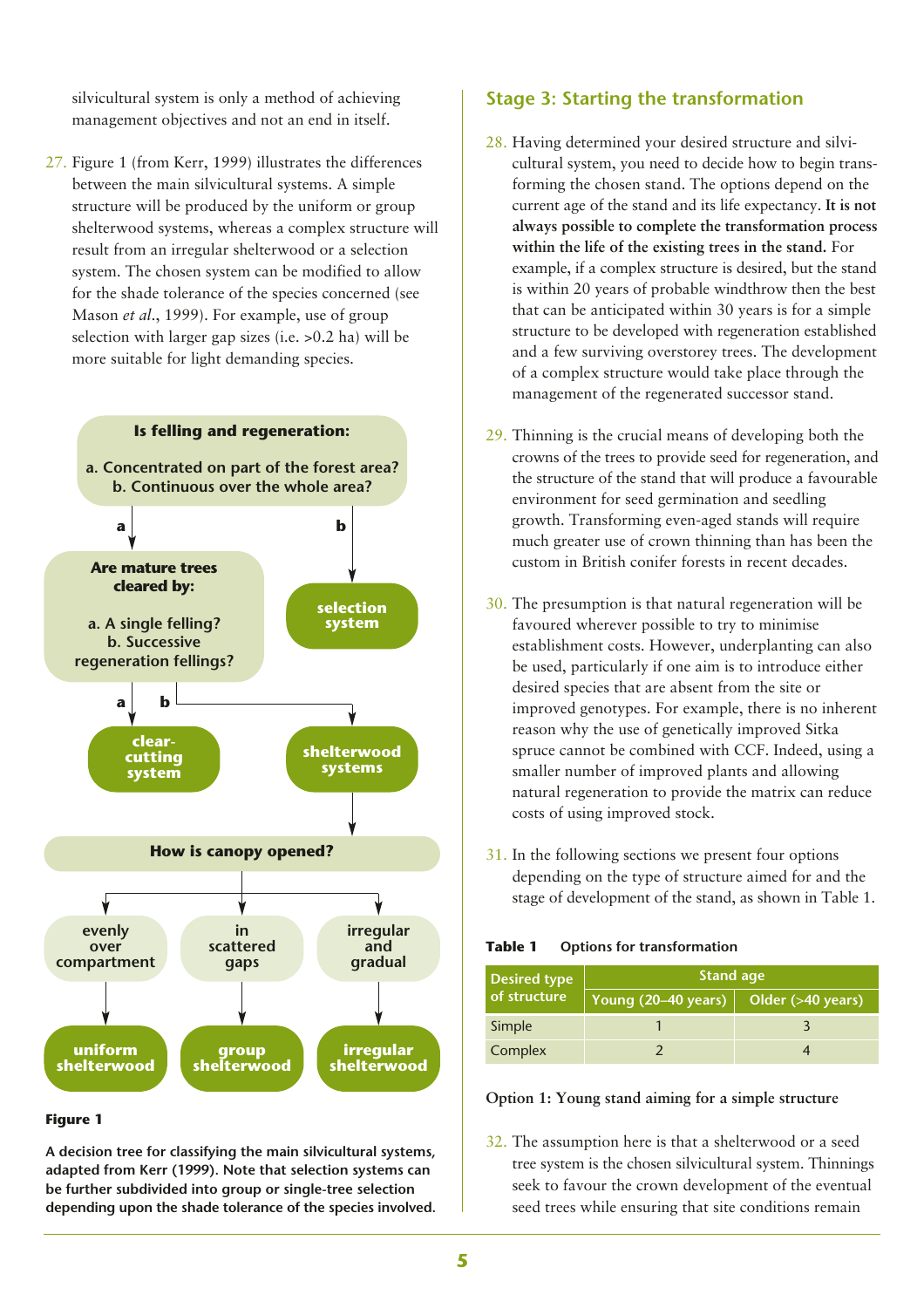conducive for natural regeneration. The target density for a shelterwood at the start of regeneration would be between 100 and 200 trees ha<sup>-1</sup> whereas lower target densities of  $25-50$  stems ha<sup>-1</sup> are characteristic of seed tree systems. A seed tree system will only be practical when abundant natural regeneration can be reliably expected without the beneficial effects of a retained canopy (e.g. there will be lower frost risk and reduced vegetation competition under a shelterwood).

- 33. Thinning practice can be based upon that used in conventional even-aged stands but with some modifications. Firstly, early thinning intensity should be slightly heavier (10–20%) than current recommendations (e.g. Edwards and Christie, 1981) to develop the crowns of the eventual seed trees. Secondly, crown thinning should be used to promote these seed trees rather than conventional intermediate or low thinning. Thirdly, it may be helpful to mark the potential seed trees so that there is continuity in the pattern of thinning. Natural regeneration will not start to occur until around 40 years because of a lack of adequate seeding. Therefore opening up the stand to enhance growth of advance regeneration may well be delayed until some 10–20 years beyond normal rotation age. You will need to consider the potential windthrow risk to the retained trees after the stand has been opened up to promote regeneration.
- 34. The choice of the most suitable variant of these silvicultural systems will depend on the appearance and pattern of natural regeneration, e.g. if it is abundant and regularly distributed, then a uniform shelterwood may be appropriate, however, if it is sporadic and in groups then a group shelterwood may be more appropriate. **The main principle during this phase is that felling releases advance regeneration and does not take place in anticipation of regeneration.** If natural regeneration is not successful, you may need to plant using the overstorey to shelter the newly planted trees.

### **Option 2: Young stand aiming for a complex structure**

35. A group selection or irregular shelterwood system is assumed, since most species grown in Britain are insufficiently shade tolerant to justify a single stem selection system (e.g. Mason *et al*., 1999). The aim is to develop greater structural diversity within the stand first by selecting  $40-80$  trees of desirable species ha<sup> $1$ </sup> using the criteria of stem stability, good form and vigour, and appropriate spacing (Schütz, 2001). Individual trees with a tree height:diameter ratio of <80 are likely to be more stable than those with higher ratios (Mason, 2002).

These 'Frame' trees should be favoured in all thinnings using a crown thinning regime. This process needs to be implemented by the third thinning at the latest to ensure that the favoured trees have a chance to respond.

- 36. A residual basal area is selected for the stand, which on current knowledge should be about 18–25 m<sup>2</sup> ha<sup>-1</sup> for larches and pines and  $25-35$  m<sup>2</sup> ha<sup>-1</sup> for spruces and Douglas fir. The choice within this range depends upon the site and the balance between the overstorey and any regeneration. If there is little, or no, regeneration, then higher values should be chosen to provide suitable conditions for seedlings to establish. If there is sufficient regeneration which needs to be released, then lower values would be favoured. The aim at each thinning is to remove sufficient trees so that the chosen residual basal area is achieved. A thinning cycle is selected based mainly on the current increment of the stand to maintain the basal area within a suitable range (Hamilton and Christie, 1971). No more than 20% of the basal area should be removed at any thinning to guard against the risk of windthrow. This can be very important when dealing with stands that are overstocked because of limited past thinning. In such situations, two thinnings in short succession should be chosen in preference to one heavier intervention.
- 37. As the stand develops over time, natural regeneration should begin to colonise the understorey. This may not be appreciable until normal rotation age or later. Later thinnings can progressively open up gaps to favour areas of established regeneration. Because of the variable light climate within the stand, some of these seedlings will start to grow towards the canopy and, following further regeneration, a 2–3 storied structure will develop. At least 50 years may be required for this to occur, when the stand can be considered to have completed its transformation and ready to be managed using methods such as the 'reverse-J' structure traditionally identified with classical selection systems. More information on this can be found in Yorke (1998), and Kerr (2001, 2002a and b). If natural regeneration is not initially successful, group planting could be used to create the desired structure, although ultimately a complex structure is probably only cost-effective with natural regeneration.

#### **Option 3: Older stand aiming for a simple structure**

38. These stands are managed in accordance with Option 1 described above, the main difference being that in Option 3 the window for regeneration is shorter, especially if the risk of windthrow at the site is scored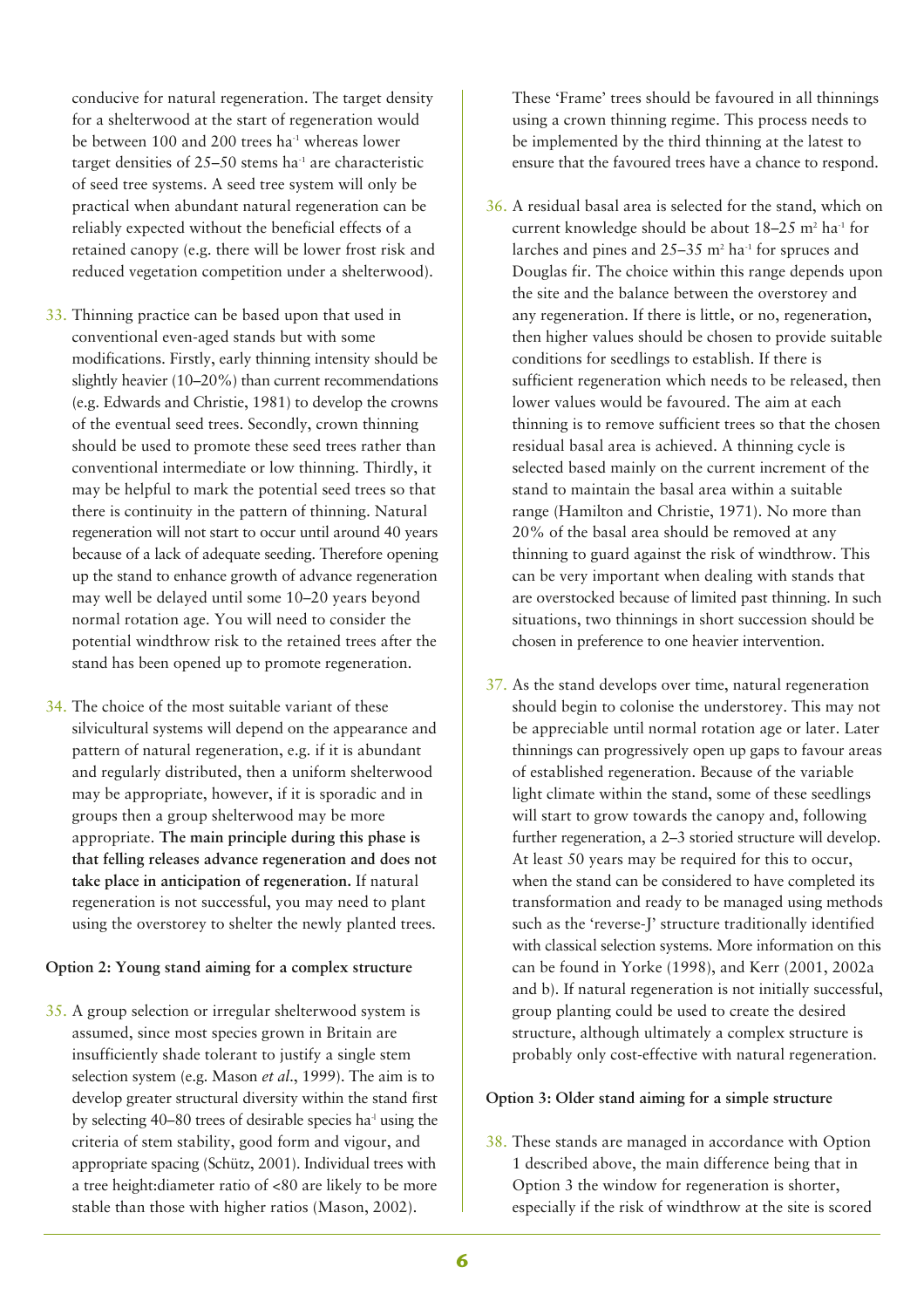2 or 3. As a consequence, there is little opportunity for favouring the crowns of the trees to be retained and improving their potential stability. This will result in more seed trees being retained than in Option 1 and possibly in a longer regeneration period being used. Strip shelterwood systems can be particularly useful in this situation provided the sections are worked from leeward to windward. If natural regeneration is secured then the stand can be managed in accordance with Option 1, i.e. by selecting the silvicultural system according to the appearance and pattern of natural regeneration. If no natural regeneration is obtained, planting will have to be considered and transformation may have to be suspended until the next rotation.

#### **Option 4: Older stand aiming for a complex structure**

39. The aim is the same as Option 2, but the likelihood of any of the 'Frame' trees surviving to the completion of the transformation phase is low given windthrow risk and a lack of stand differentiation. There is also the danger that the 'Frame' trees reach such large diameters as to be unmarketable. While the target basal areas and the thinning procedures remain the same as in Option 2, the response of the trees in the stand will be much less. In these older stands, the main aim should be to establish groups of regeneration under an irregular overstorey while the older trees are progressively felled or windblown. The variable growth of regenerating seedlings in the understorey will create irregularity in the successor stand which can be exploited to complete the transformation using the procedures outlined in Option 2.

#### **Felling of small groups**

40. This method aims to transform a conifer stand over a period of time (conversion period) by felling groups of 0.1 to 0.5 ha and replanting with the desired species and taking advantage of natural regeneration when, and if, it appears. The method is considered in detail in Yorke (1998) and has been used since 1952 at the Edinburgh University/Forestry Commission demonstration forest at Glentress in south Scotland (see Wilson *et al*., 1999). The advantages of the system are that it is predictable, is not reliant on natural regeneration, and allows the introduction of species/genotypes not present in the existing stand. It is a useful means of initiating transformation in older stands of high visual amenity. However, the disadvantage is the high cost associated with restocking and managing extensive areas of small groups. When applied on fertile sites, the felling of the groups can result in rapid vegetation

colonisation so that managers are faced with the problem of restocking many small and dispersed clearfell sites. Where groups are created in this way, it is important to ensure that the ratio of group diameter to height of surrounding trees is not less than 1.5–2.0 if satisfactory growth of young trees is to be achieved.

### **MANAGEMENT PLANNING**

- 41. All areas being transformed to CCF should have a succinct management plan outlining the objectives, current and desired stand structure and species composition, proposed silvicultural system(s), and the interventions planned in the next 10 years. These proposals should be reviewed at 5 year intervals.
- 42. We recommend that all silvicultural interventions are planned on the basis of stand level information on species composition, diameter distribution and natural regeneration collected using the monitoring system described in Kerr *et al*. (2002). Information from monitoring should be appended to the management plan and used as a basis for any revision.

# **WIDER APPLICATION**

43. We believe that the principles presented in this Note are capable of being applied to other woodland types in Britain (e.g. various types of broadleaved woodland). However, the details would require adjustment to the sites and species concerned. For further details, please contact the authors.

# **SOURCES OF ADVICE**

| <b>Bill Mason</b>                                            | Gary Kerr                   |
|--------------------------------------------------------------|-----------------------------|
| Forest Research                                              | Forest Research             |
| Northern Research Station                                    | Alice Holt Research Station |
| Roslin                                                       | Farnham                     |
| Midlothian                                                   | Surrey                      |
| <b>EH25 9SY</b>                                              | GU10 4LH                    |
| 0131 445 2176                                                | 01420 22255                 |
| bill.mason@forestry.gsi.gov.uk gary.kerr@forestry.gsi.gov.uk |                             |
|                                                              |                             |

### **FURTHER INFORMATION**

The Continuous Cover Forestry Group produces a Newsletter, organises field meetings, training courses and